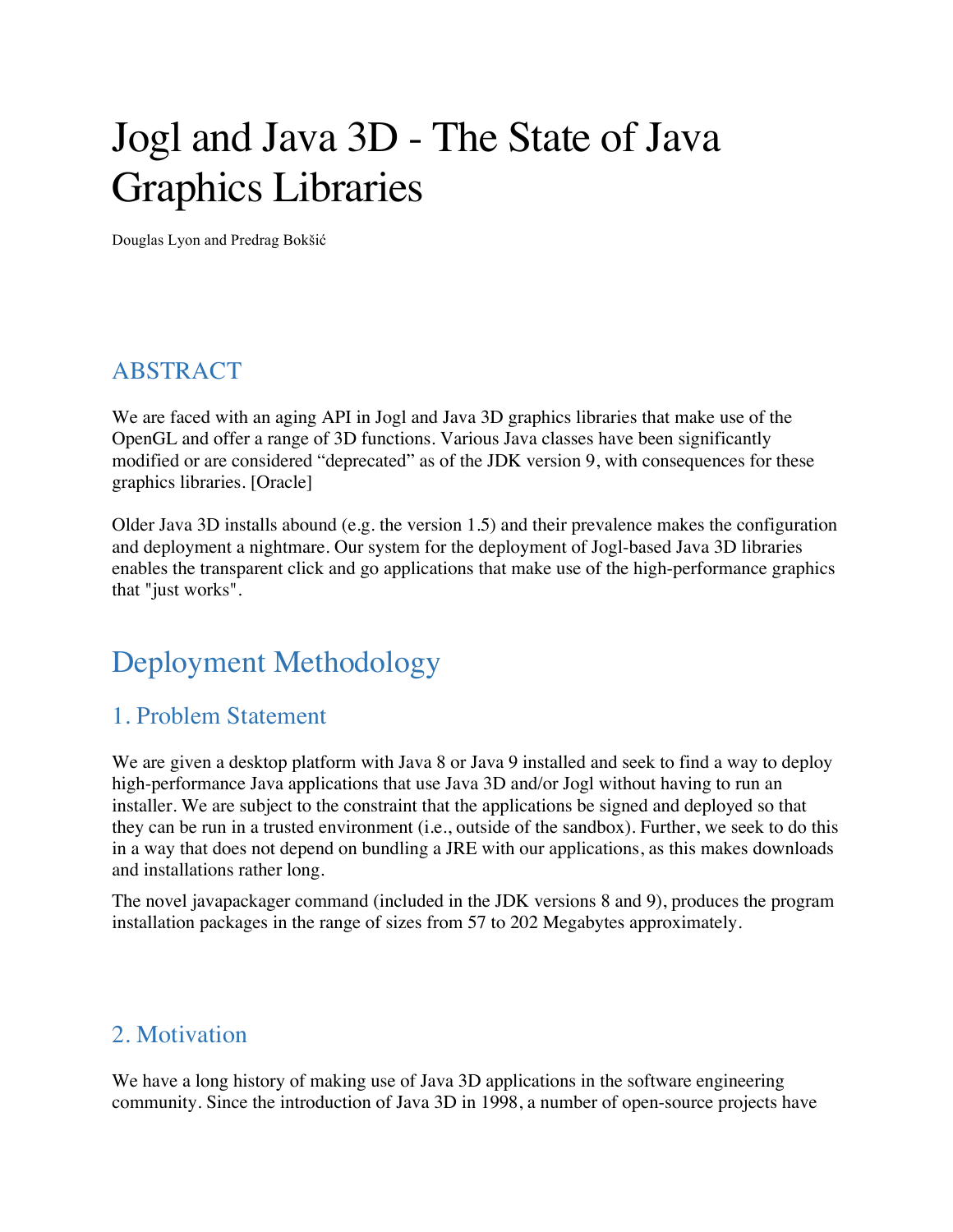sprung up to help preserve it (including Jogl). These projects were needed because the Sun Corporation's development of Java 3D had discontinued in 2004. At that point, it was released as a community-driven open source project. By 2008, Java 3D was put on hold in favor of the JavaFX framework with 3D support. JavaFX contains many proprietary software components whose code has not been released to the public. Moreover, switching from Java 3D to JavaFX is generally accepted as non-trivial.

There are now approximately 10 million Java developers. ("The 2009 Global Developer Population and Demographics Survey, conducted by Evans Data Corporation, reports the Javadeveloper population equals 9,007,346.") If just 1% are using Java 3D and must rewrite their code as a result, that is 100,000 impacted developers with programs of unknown sizes.

I possess 493 java files in my 3D project with 42,936 lines of code for an average of just over 87 lines per file. If each of the Java 3D developer's code exhibits just 1% of my project's file size, this implies the 429 lines of code times 100,000 developers or almost 43 million lines of code. If it takes just \$15 to write a line of code, (some estimates are as high as \$40) the costs are between the \$645 million and the \$1.7 billion dollars [Koopman].

#### 3. Approach

Our approach to the deployment of the new Java 3D libraries is to create a single extension to the JNLP resources, called the "jogl.jnlp". This deployment strategy makes a direct reference to the bundled native libraries as well as the Java 3D jars. The listing of the "jogl.jnlp" file follows:

```
<jnlp spec="1.0+" 
    codebase="http://show.docjava.com:80/book/cgij/code/jnlp/">
     <information>
        <title>Java 3D</title>
         <vendor>DocJava Inc.</vendor>
         <homepage href="http://www.docjava.com"/>
         <description>Java 3D library</description>
     </information>
     <security>
         <all-permissions/>
     </security>
     <resources>
         <jar href="libs/jogl/j3dcore.jar" download="eager"/>
         <jar href="libs/jogl/j3dutils.jar" download="eager"/>
         <jar href="libs/jogl/vecmath.jar" download="eager"/>
         <jar href="libs/jogl/jogamp-fat.jar" download="eager"/>
     </resources>
     <component-desc/>
</jnlp>
```
The j3dcore.jar, j3dutils.jar, and vecmath.jar are pure Java code. They compose the Java 3D library. The required native methods (JNI) for the standard platforms (Windows 64, Windows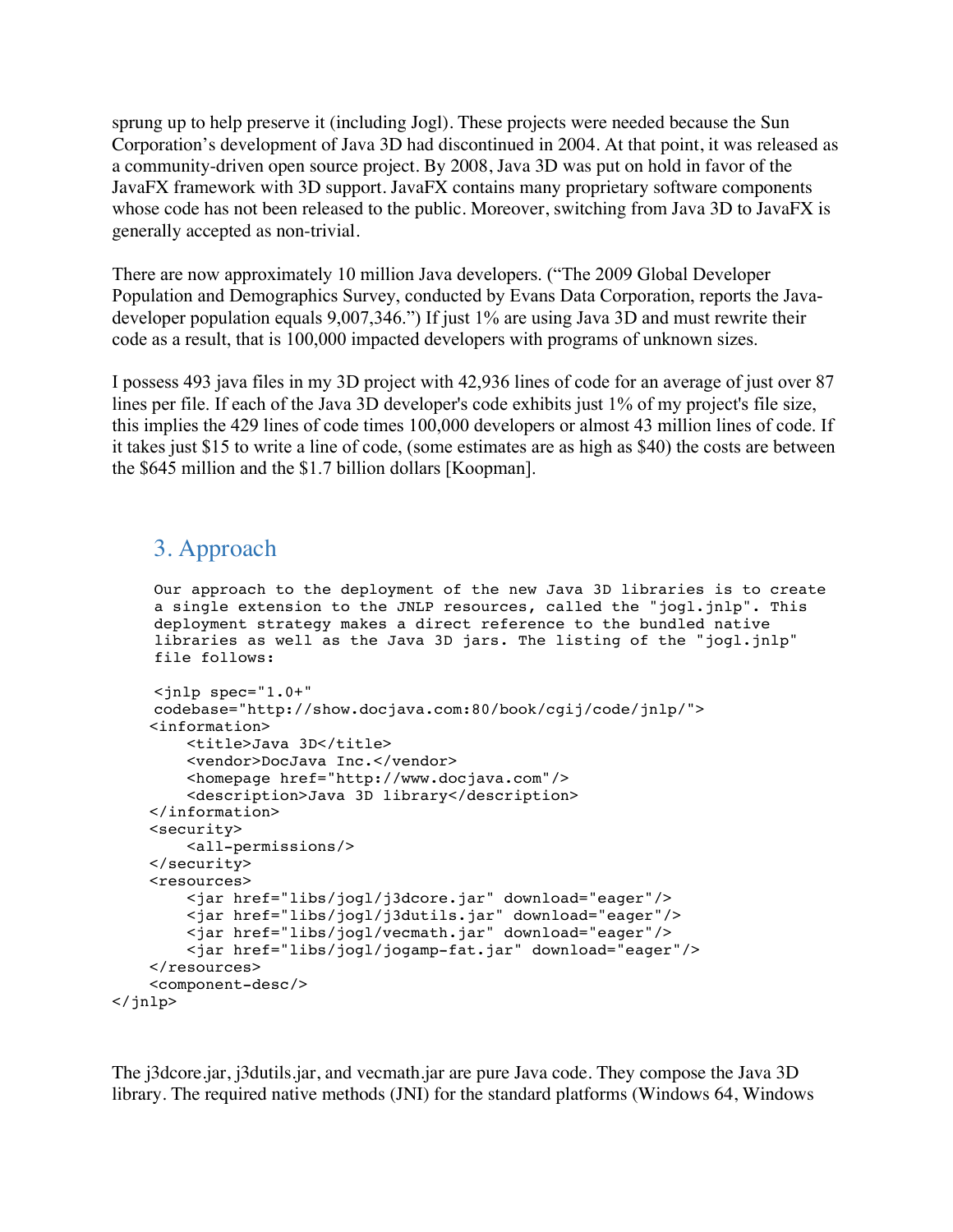32, Linux 64, Linux 32, and the Mac) are all found inside the jogamp-fat.jar library. A JNLP file that launches a Jogl application follows:

```
<jnlp spec="1.0+" 
    codebase="http://show.docjava.com:80/book/cgij/code/jnlp/">
     <information>
         <title>j3d.JOGLQuad</title>
         <vendor>DocJava, Inc.</vendor>
         <homepage href="http://www.docjava.com"/>
         <icon href="http://show.docjava.com:80/consulti/docjava.jpe"/>
         <offline-allowed/>
     </information>
     <security>
         <all-permissions/>
     </security>
     <resources>
     <j2se version="1.8+" initial-heap-size="64m" max-heap-size="384m" java-
    vm-args="
             --add-exports=java.base/java.lang=ALL-UNNAMED 
             --add-exports=java.desktop/sun.awt=ALL-UNNAMED 
             --add-exports=java.desktop/sun.java2d=ALL-UNNAMED"/>
         <extension name="Java3D" href="jogl.jnlp"></extension>
         <jar href="joglquad.jar"/>
     </resources>
     <application-desc main-class="j3d.JOGLQuad"/>
</jnlp>
```
Here we present the common extension for Jogl support,  $\leq$  extension name="Java3D" href="jogl.jnlp"></extension>. This extension enables the common deployment strategy to all Java 3D and Jogl based programs. Furthermore, critical to the proper operation is the j2se tag.

```
<j2se version="1.8+" initial-heap-size="64m" max-heap-size="384m" java-vm-args="--add-
exports=java.base/java.lang=ALL-UNNAMED --add-exports=java.desktop/sun.awt=ALL-UNNAMED
       --add-exports=java.desktop/sun.java2d=ALL-UNNAMED"/>
    The "--add-exports" is a part of the new-style module arguments. For 
    example:
          --add-exports=java.base/java.lang=ALL-UNNAMED
```
follows the pattern:

--add-exports <source-module>/<package>=<target-module>

where  $\leq$ source-module> is "java.base",  $\leq$ package> is "java.lang" and  $\leq$ target-module> is "ALL-UNNAMED". The "ALL-UNNAMED" enables all modules to access all classes in java.lang. In the case of legacy code, all the modules will be unnamed.

The extension loading may be perceived as a separate program that the user needs to allow to run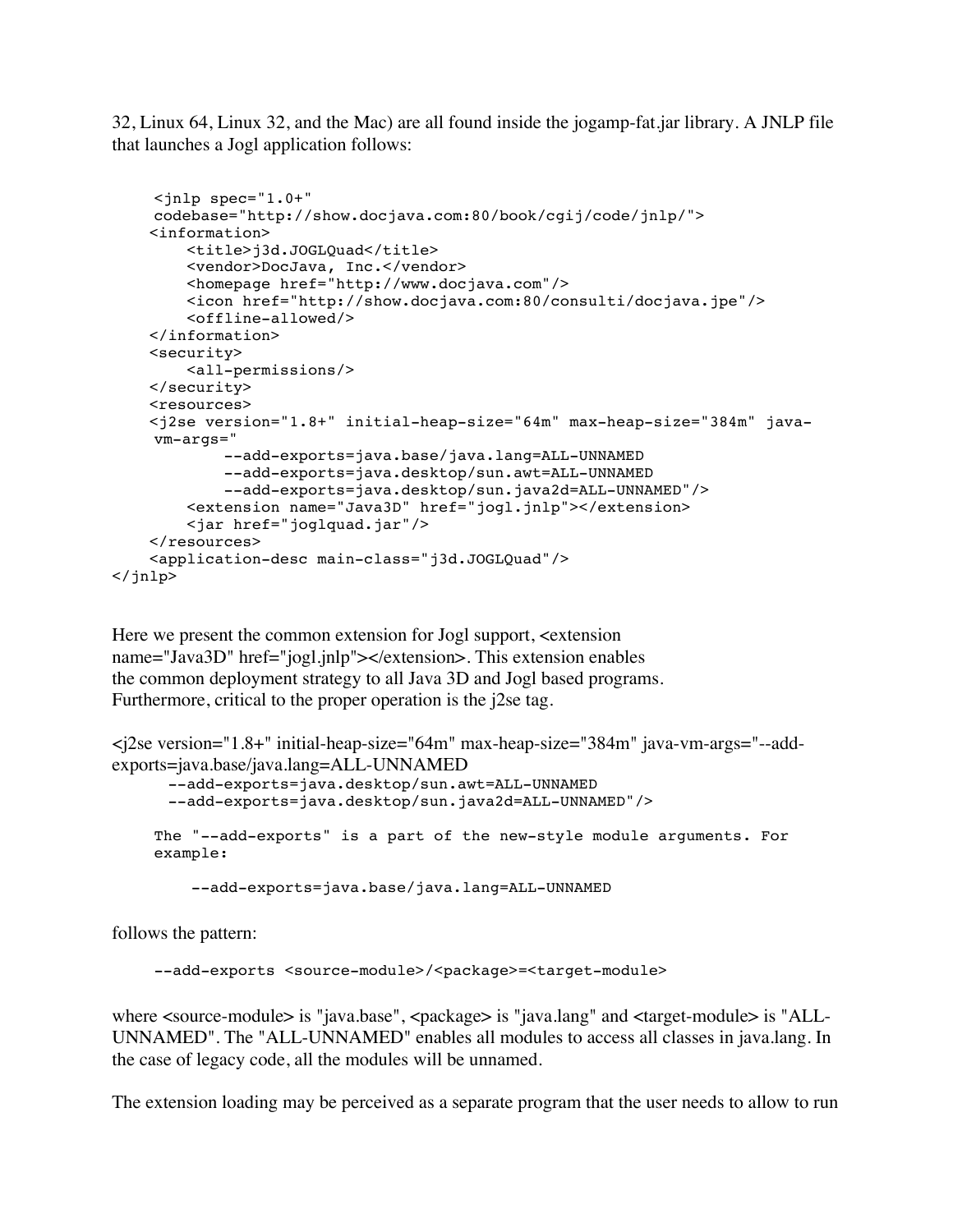immediately after the first part of the program has been deployed to the user's platform.

As WebStart applications must be signed before the modern Java will run them, I have authored a collection of articles that guide the reader through the signing process [Lyon, 2004a, b, 2008].

The signed jar files are all available from tinyurl.com/signedJars.

A deprecation warning has been announced for the JNLP deployment in the future release of JDK. "Java Applet and WebStart functionality, including the Applet API, The Java plug-in, the Java Applet Viewer, JNLP and Java Web Start including the javaws tool are all deprecated in JDK 9 and will be removed in a future release." [http://www.oracle.com/technetwork/java/javase/9 deprecated-features-3745636.html]

The open source WebStart replacement IcedTea offers further options to run the JNLP files and the application itself in the sandbox even if the application is signed with a trusted certificate. IcedTea offers the optional safety limitations of the application's functionality. The following two pop-up windows captured in the OpenSuSE Linux demonstrate this aspect of the user's experience.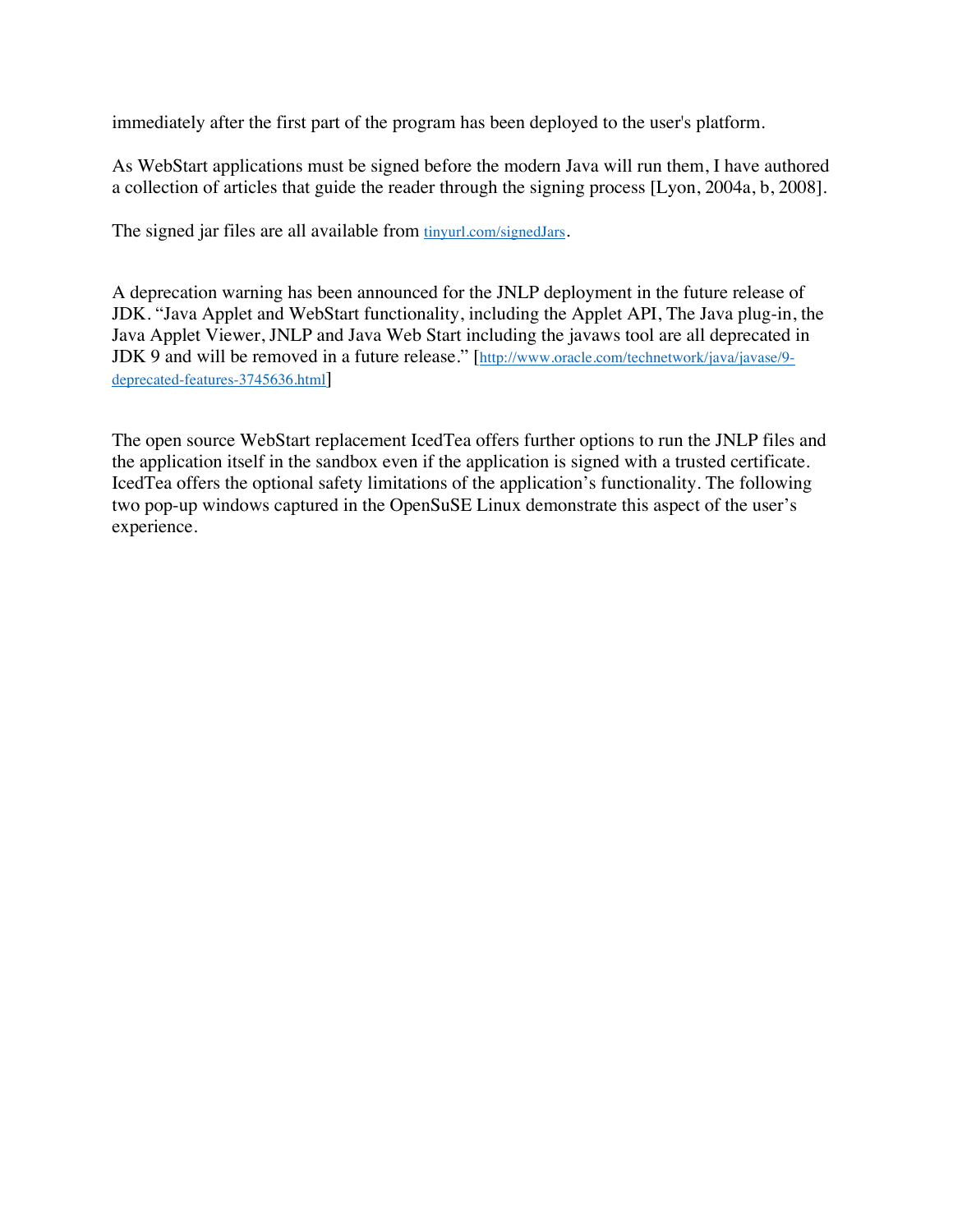|                                          | Title: j3d.JOGLQuad<br>Vendor: DocJava, Inc.<br>Homepage: http://www.docjava.com |                                                                                                       | About: 1.7.1 (suse-1.2-x86_64)                  |
|------------------------------------------|----------------------------------------------------------------------------------|-------------------------------------------------------------------------------------------------------|-------------------------------------------------|
|                                          | Security Approval Required                                                       | $\checkmark$                                                                                          |                                                 |
|                                          | granted unrestricted access to your computer.                                    | The application's digital signature has been verified. Do you want to run the application? It will be |                                                 |
| Name: Java 3D                            |                                                                                  |                                                                                                       |                                                 |
| Publisher: DocJava, Inc                  |                                                                                  |                                                                                                       |                                                 |
| From: http://www.docjava.com             |                                                                                  |                                                                                                       |                                                 |
| Always trust content from this publisher |                                                                                  |                                                                                                       |                                                 |
|                                          |                                                                                  |                                                                                                       |                                                 |
|                                          |                                                                                  | Run Sandbox = Cancel                                                                                  |                                                 |
|                                          |                                                                                  |                                                                                                       | Launch PolicyEditor                             |
|                                          |                                                                                  |                                                                                                       | Allow incoming and outgoing network connections |
|                                          | The digital signature has been validated by a trusted source.                    | More Inf                                                                                              | Read-only access to all files and properties    |
|                                          |                                                                                  |                                                                                                       | Write-only access to all files and properties   |
|                                          |                                                                                  |                                                                                                       | Java Reflection and external code access        |
|                                          |                                                                                  |                                                                                                       | All media (printing, audio, clipboard access)   |

Figure 1. Security Approval Dialog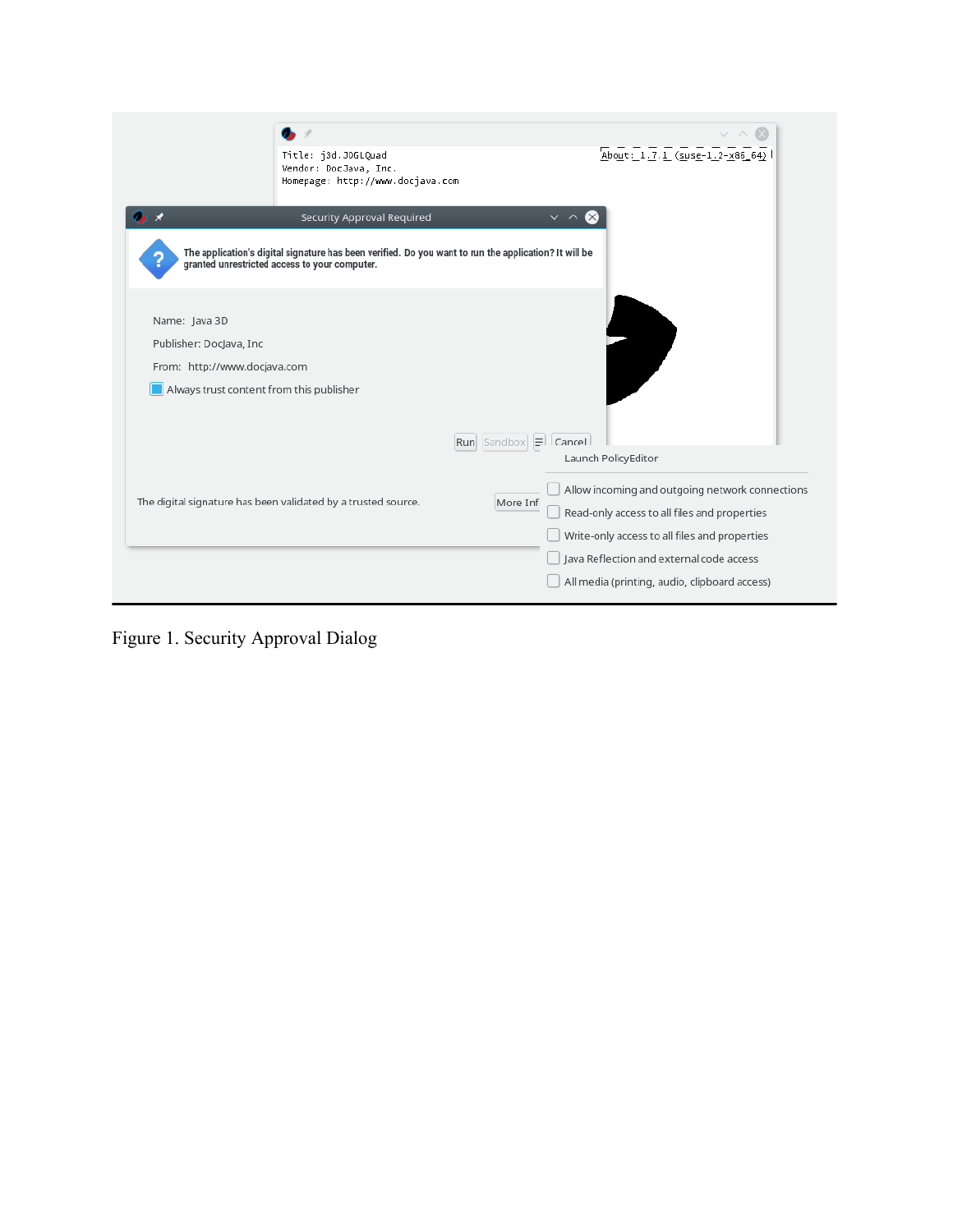|     | 30010                                                            | <2>                                                                                                            | $\sqrt{2}$ |
|-----|------------------------------------------------------------------|----------------------------------------------------------------------------------------------------------------|------------|
|     | resources from the following remote locations:                   | The application Java 3D (DocJava) from http://show.docjava.com:80/book/cgij/code/jnlp/ uses                    |            |
|     |                                                                  | ● http://show.docjava.com:80/book/cgij/code/jnlp<br>. http://show.docjava.com:80/book/cgij/code/jnlp/libs/jogl |            |
|     | you want to run this application?                                | Be very careful when application is loading from different space then you expect. Are you sure                 |            |
|     | For more information see:<br><b>JAR File Manifest Attributes</b> |                                                                                                                |            |
| and | Preventing the Repurposing of an Application                     |                                                                                                                |            |
|     |                                                                  |                                                                                                                |            |
|     |                                                                  |                                                                                                                |            |
|     | <b>Remember this option?</b>                                     |                                                                                                                |            |
|     |                                                                  |                                                                                                                |            |

*Figure 2 - IcedTea Warnings, JNLP file execution*

A developer working in Windows with Oracle JDK 9 and the standard WebStart, has the option to decrease the local security by adding an exception in the Exception Site List, part of the Configure Java panel. The local security exception for the "file:/" protocol should be entered, which allows the execution of any local self-signed jar files during the development phase – the least security level allowed by the WebStart in JDK 9.

The series of commands required for self-signing follows.

keytool -genkey -keystore myKeystore -alias myself keytool -selfcert -alias myself -keystore myKeystore keytool -list -keystore myKeystore jarsigner -keystore myKeystore test.jar myself

A JDK 8 keytool requires an upgrade by issuing a single-line command: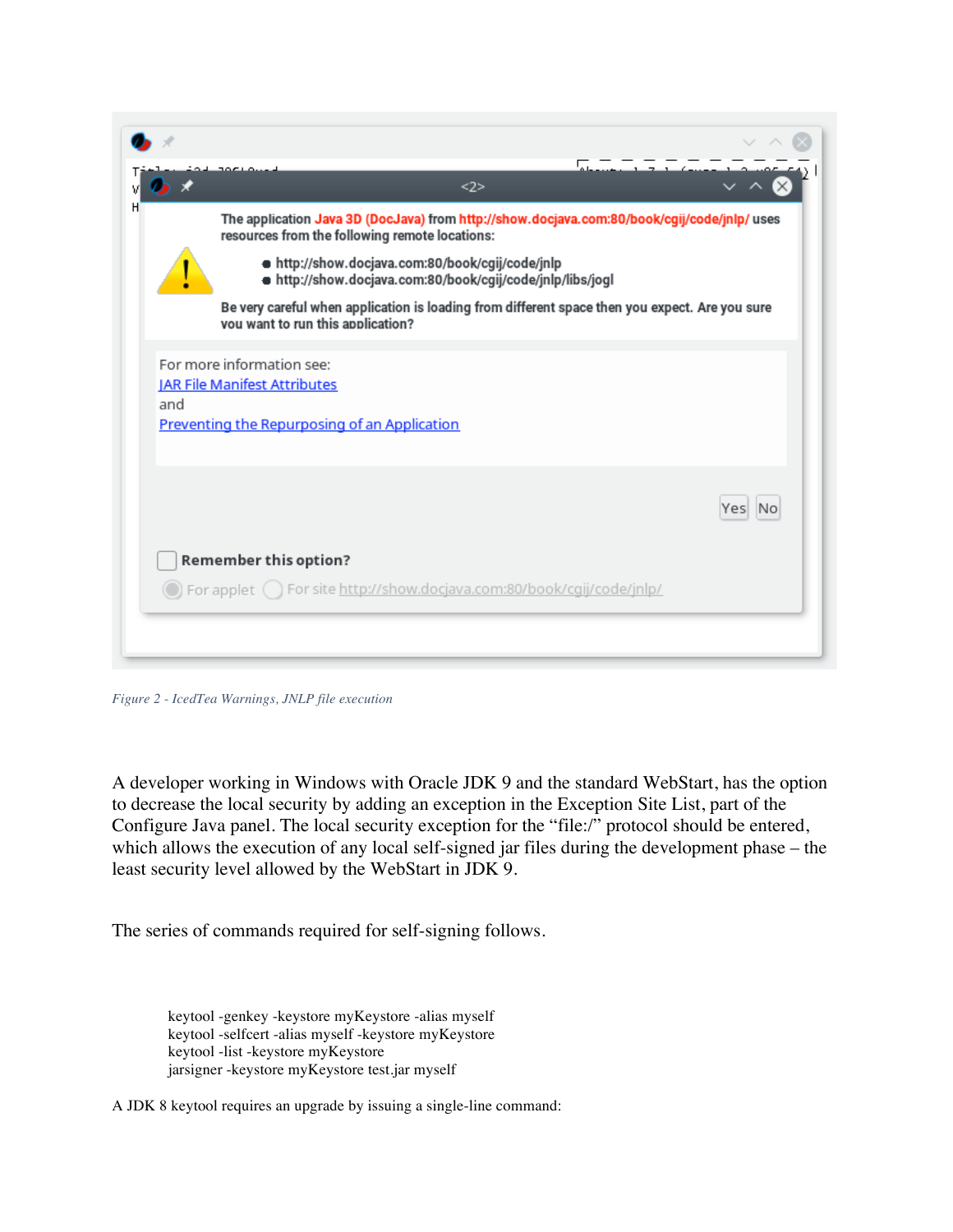```
keytool -importkeystore -srckeystore myKeystore -destkeystore 
 myKeystore -deststoretype pkcs12
```
The Mac and Linux users may encounter a bug – the Oracle Java control panel window may refuse to show itself and disallow adding any security exception in this manner.

The JNLP deployment is a delicate matter that takes into account the Manifest attributes, deployment rulesets, and signing. Developers may benefit from writing the JNLP files manually as shown because the various integrated development environments do not produce the JNLP files accurately enough.

## 4. Results

We have been able to deploy to the Windows 7, Windows 10 and the Mac platforms. The WebStart applications that utilize the Java 3D library are available free to run at the author's web page (http://www.docjava.com). The binaries for deployment are the easiest way to reproduce the results and are available from the author's website. To view the results of the work without running any code, there is a YouTube video available at tinyurl.com/j3dAndJogl.

## 5. Literature Cited

Full texts of the below articles cited are available from the author's website at http://www.docjava.com.

[Koopman] Better Embedded System SW by Phil Koopman. https://betterembsw.blogspot.com/2010/10/embedded-software-costs-15-40-per-line.html. Last accessed 1/12/18.

[Lyon 2004a] Project Initium: Programmatic Deployment by Douglas A. Lyon, Journal of Object Technology, vol. 3, no. 8, September-October 2004, pp. 55-69.

[Lyon 2004b] The Initium X.509 Certificate Wizard by Douglas A. Lyon, Journal of Object Technology, vol. 3, no. 10, November-December 2004, pp. 75-88.

[Lyon 2008] I Resign! Resigning Jar Files with Initium, by Douglas A. Lyon, Journal of Object Technology, vol. 7, no. 4, April-May 2008, and pp. 9-27.

[Oracle] http://www.oracle.com/technetwork/java/javase/9-deprecated-features-3745636.html. Last accessed 1/12/18.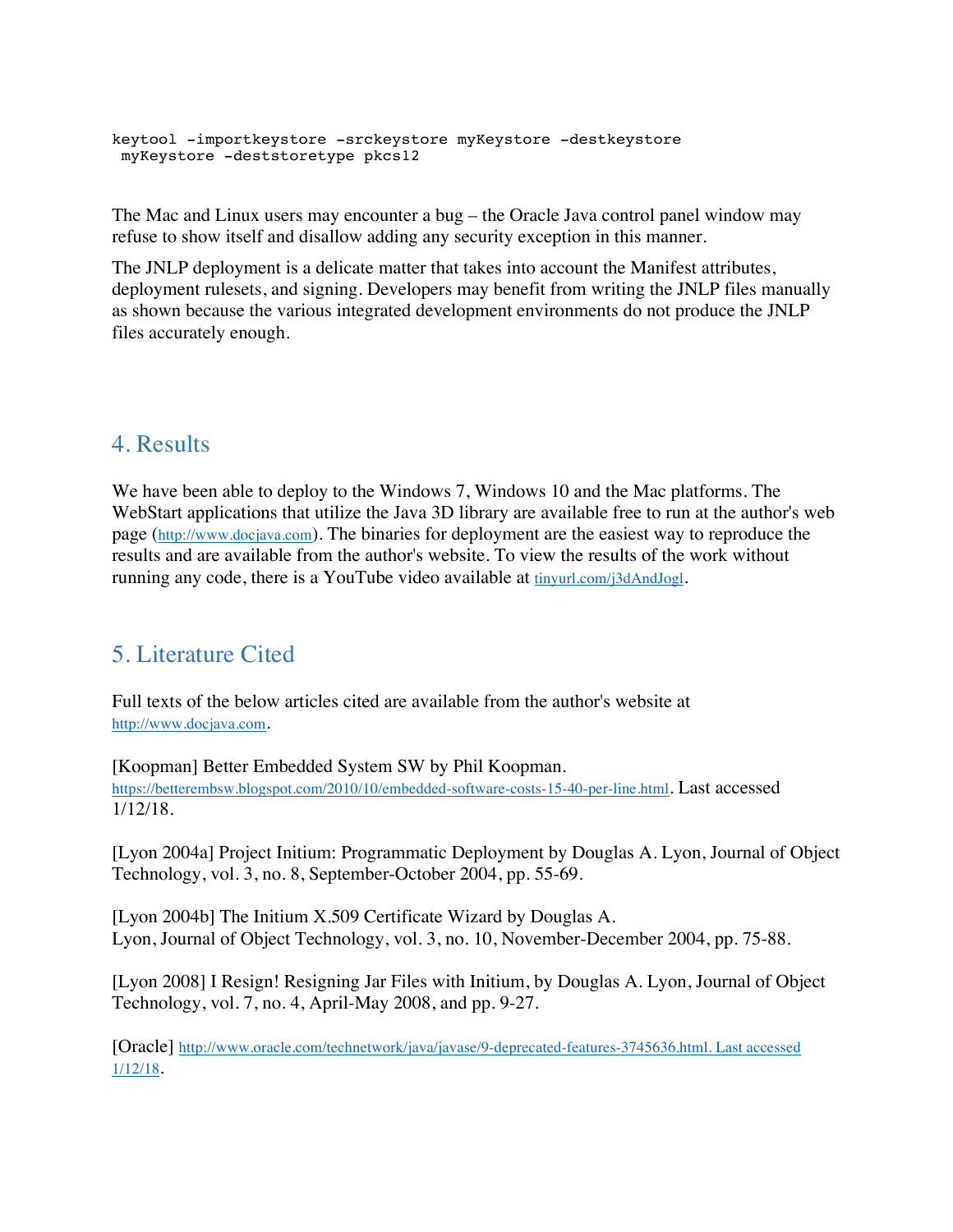#### Appendix A. Problems and Workarounds

#### The Impending Java 3D End-of-Service?

With the arrival of JDK 9, most developers have noticed that their programs do not function anymore. If your program utilizes the Java 3D library (j3dcore.jar, j3dutils.jar, and vecmath.jar), the program depends on the Jogl library as well. You can find the Jogl library in the jogampfat.jar file. Please obtain the standard versions of the library files from: https://jogamp.org/deployment/jogamp-current/fat/ https://jogamp.org/deployment/java3d/1.6.0-final/

Both libraries were made with older versions of JDK and can be compiled with JDK 8 (v1.8.152) nowadays.

If you initially succeed running your program under the JRE 9, you may notice a series of warnings such as these: WARNING: An illegal reflective access operation has occurred WARNING: Illegal reflective access by javax.media.j3d.JoglPipeline (file:/ j3d/j3d-core/build/jars/j3dcore.jar) to method sun.awt.AppContext.getAppContext() WARNING: Please consider reporting this to the maintainers of javax.media.j3d.JoglPipeline WARNING: Use --illegal-access=warn to enable warnings of further illegal reflective access operations WARNING: All illegal access operations will be denied in a future release

These warnings cannot be removed, but they will not prevent you from running your program either. In the case of JNLP deployment, the particular VM arguments are necessary:

```
--add-exports=java.base/java.lang=ALL-UNNAMED 
--add-exports=java.desktop/sun.awt=ALL-UNNAMED 
--add-exports=java.desktop/sun.java2d=ALL-UNNAMED
```
These arguments do not change the way the program executes otherwise, as in the case of a program running as an executable jar file.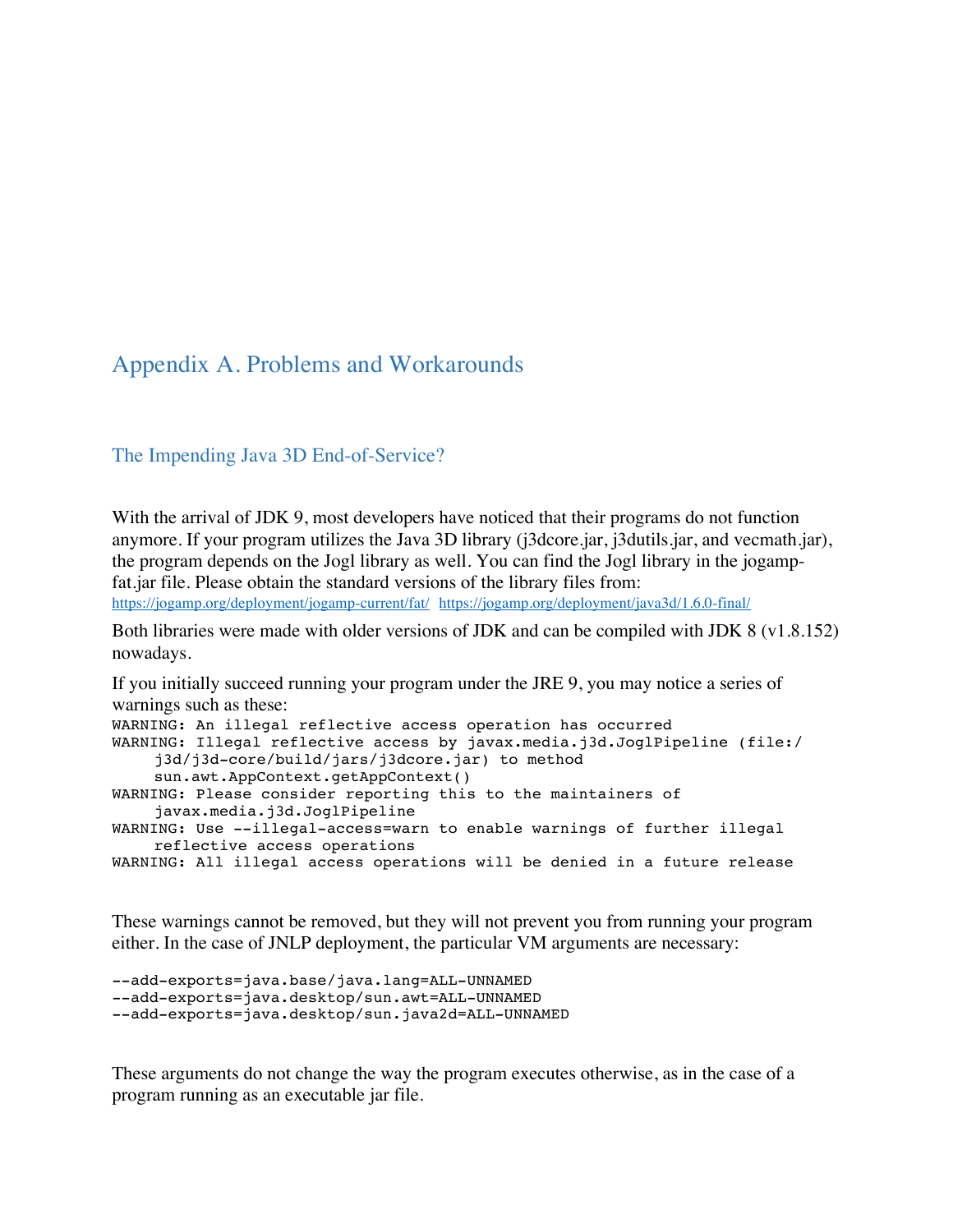Reportedly, you may encounter such warnings when you refer to or otherwise use a field, method, or a class in the Java runtime library that has been marked as private in some sense or that is disappearing due to the JDK redesign or code deprecation. Let us consider a sketch. You may wish to list the loaded native libraries by using the command

LIBRARIES = ClassLoader.class.getDeclaredField("loadedLibraryNames");

Seemingly, there is no private field access involved here and accessing one in a trivial manner would be impossible by design. However, as you follow the line of code execution, you will discover that you are trying to get the list of loaded libraries from the private static Vector<String> loadedLibraryNames in the ClassLoader class. This methodology of listing the loaded native libraries functions well, but it will not function in the future.

If you want to redesign the Java 3D library to compile under the JDK 9, you may do so quickly by erasing a few functionalities that raise critical errors. For example, you would need to remove the references to the package sun.applet. If you wish to solve the next 100 warnings as well, the amount of rewriting required is much higher. It is faster to compile it with the JDK 8 and include the library as such in your application. Still, the problems lurk ahead.

Your Java 3D program will require a few tweaks to get going. System.setProperty("sun.java2d.noddraw", "false"); System.setProperty("sun.awt.noerasebackground", "true");

You may use the Swing framework and display the graphics contents in a JFrame, but you cannot use the JavaFX.

If you want to display the progress of the native libraries loading, you should tweak the Jogl library.

```
System.setProperty("jogamp.debug.JNILibLoader", "true");
```
The native libraries are unpacked and loaded from the temporary directories, so embrace yourself for the lengthy output.

The chances are that the current versions of Java 3D 1.6 and Jogl 2.3.2 (Oct. 2015) won't allow you to use them on the Macintosh computers with the JDK version 9, and on certain Linux computers, notably on the VMware virtual machines (depending from the specific hardware details) due to the Mesa graphics driver-related bug. The libraries can run on the Windows 10 computers with JDK 9, on the Ubuntu 16 distributions with the Oracle JDK 9, and so forth.

By extensive testing, we came to notice the possible workaround for the bug that affects the Macintosh computers so that now they should be able to run the Java 3D and Jogl libraries in the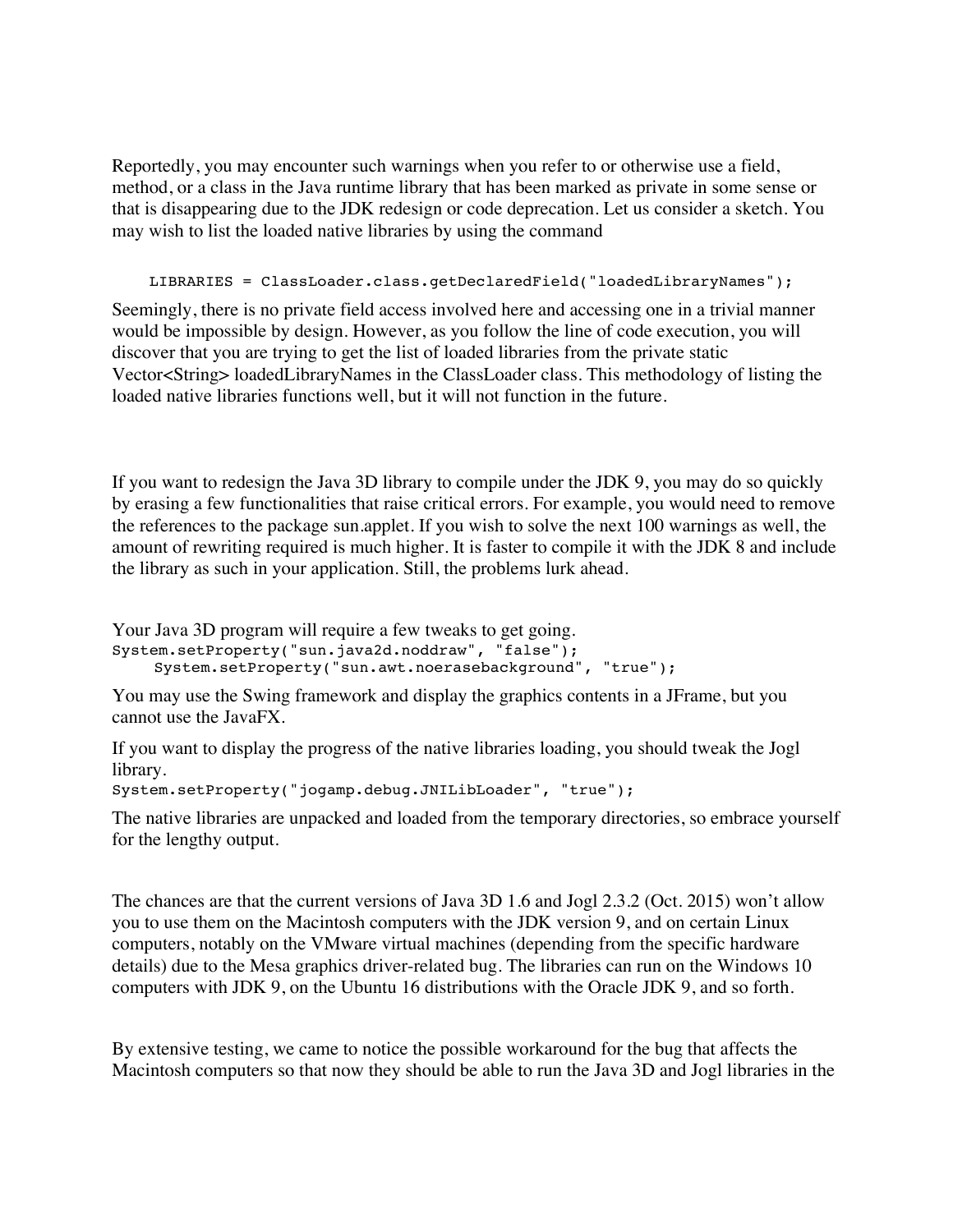Java 9 runtime environment. The Jogamp community (that maintains the Jogl library) has suggested the Mesa driver-related bug fix for the next release of the Jogl library.

Avoiding the GLCanvas-related JVM Crash

```
# A fatal error has been detected by the Java Runtime Environment:
# SIGSEGV (0xb) at pc=0x00000001190a80cc, pid=49353, tid=775
# JRE version: Java(TM) SE Runtime Environment (9.0+11) (build 9.0.1+11)
# Java VM: Java HotSpot(TM) 64-Bit Server VM (9.0.1+11, mixed mode, tiered, 
    compressed oops, g1 gc, bsd-amd64)
# Problematic frame:
# C [libosxapp.dylib+0x20cc] -[NSApplicationAWT sendEvent:]+0x179
```
The error shown above occurs on the Macintosh computers featuring the latest version of the MacOS X as well as the earlier editions, given that these computers have the Java 9 installed and your application uses the Java 3D and/or Jogl libraries. One might assume that the Java AWT (Abstract Window Toolkit) contains a bug, but the explanation is largely incomplete. You could setup your environment (i.e. execute this command in the terminal) to print the AWT debugging info:

export JAVA\_AWT\_VERBOSE=1

Nonetheless, you will not be able to properly run and debug the program. We cannot claim who is responsible for the bug ultimately, but it is possible to point at the Jogl library usage.

Let us consider a Java class JoglTest that implements the GLEventListener from the package com.jogamp.opengl. Any such class needs to implement the necessary methods that draw graphics visuals to a GLCanvas. We shall ignore the details and focus on the Frame or JFrame to which we add the GLCanvas in order to display the graphics animation.

```
GLCanvas canvas = new GLCanvas();
JFrame jFrame = new JFrame("Jogl Drawing");
Animator animator = new Animator(canvas);
canvas.addGLEventListener(new JoglTest ());
jFrame.add(canvas);
```
The problem occurs at the very moment when you close the Frame or JFrame. The default onclose operation is hide-on-close, which does nothing particularly useful anyways. You need at least to set the exit-on-close operation.

jFrame.setDefaultCloseOperation(WindowConstants.EXIT\_ON\_CLOSE);

If you close the jFrame, you crash the JVM 9. Further, the typical usage scenario is to attach a window adapter to the Frame or JFrame that stops the animator and disposes the window.

```
 jFrame.addWindowListener(new WindowAdapter() {
            @Override
            public void windowClosing(WindowEvent e) {
                animator.stop(); 
               jFrame.dispose(); // JVM 9 CRASH
 }
        });
```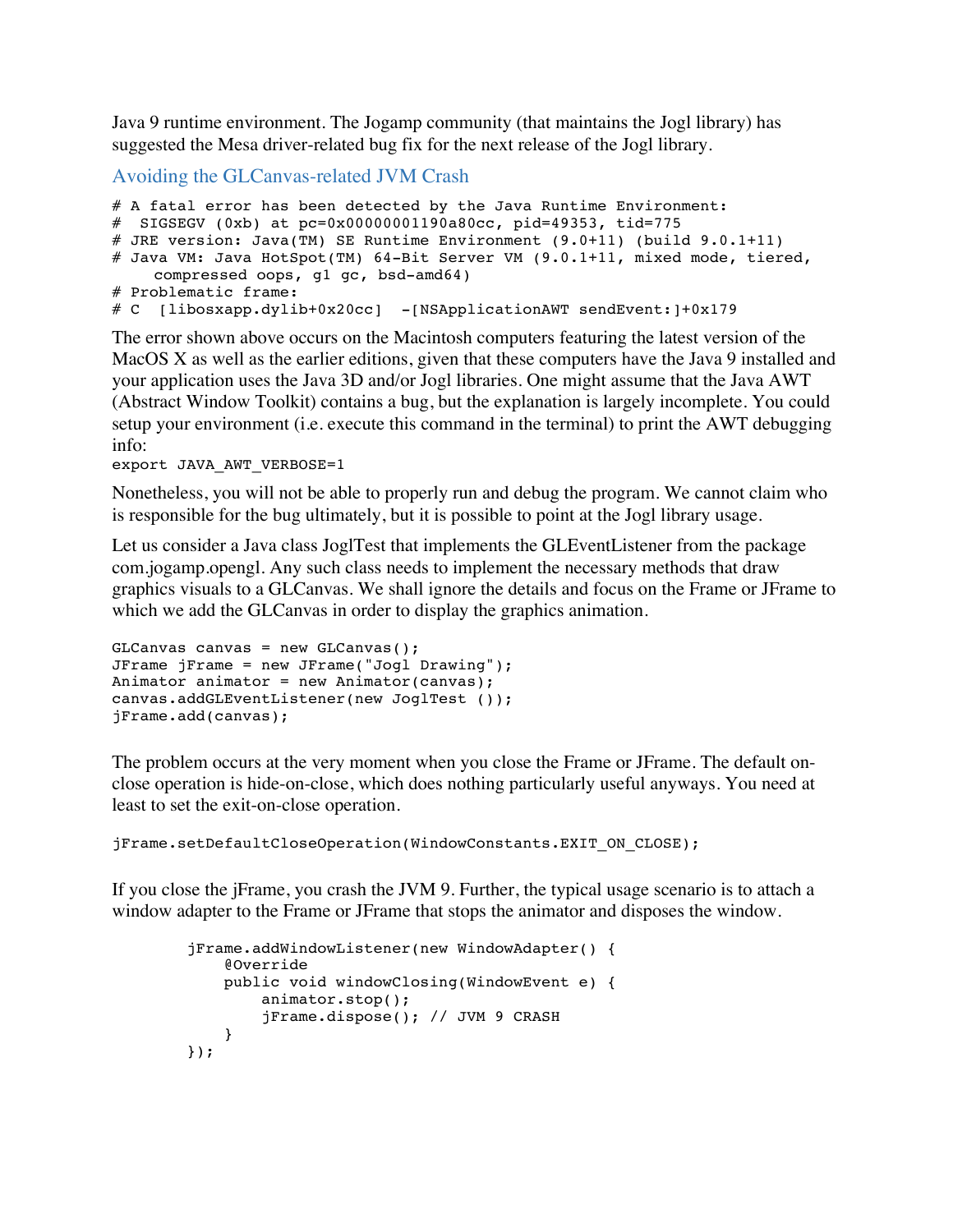The code above makes the previously mentioned exit-on-close operation irrelevant and shows where the JVM crash occurs specifically. Therefore, in order to avoid the crash, you need to eliminate the command jFrame.dispose() and replace it with the command to exit the program altogether, System.exit(0).

Seemingly, without any negative effect, we allow the user to use the application safely and exit. It is safe to assume that there is a memory leak associated with the step in which we avoid disposing the jFrame. Disposing the window can still be performed on the computers other than the Mac.

```
if (!System.getProperty("os.name").toLowerCase().contains("mac os")) 
    jFrame.dispose();
```
Next, the developers should avoid any similar situations in which the frame may be disposed of.

#### Minimal Corrections of Java 3D Library

When you use the Java 3D library, the presence of the Jogl bug is much more cryptic to read from the error output. In order to initiate a Java 3D application, developers needs to create a GraphicsConfiguration by using the template known as the GraphicsConfigTemplate3D.

```
GraphicsConfigTemplate3D tmp = new GraphicsConfigTemplate3D();
GraphicsConfiguration graphicsConfiguration = getLocalGraphicsEnvironment()
                     .getDefaultScreenDevice().getBestConfiguration(tmp);
```
The JVM 9 crash occurs when trying to obtain the graphicsConfiguration, in the second line of the code shown above. The bug can be further traced to the GraphicsConfigTemplate3D class in the package javax.media.j3d. There, a single line causes the crash.

```
GraphicsConfiguration graphicsConfiguration = (GraphicsConfiguration) 
    testCfg;
```
Next, we can trace the bug in the JoglPipeline class in the package javax.media.j3d, in the method:

```
GraphicsConfiguration getBestConfiguration(GraphicsConfigTemplate3D gct, 
    GraphicsConfiguration[] gc)
```
in the line canvas.doQuery(). Finally, in the doQuery() method we can see the two lines of code that exhibit an immediate effect on the JVM 9 crash.

```
context.destroy();
nativeWindow.destroy();
```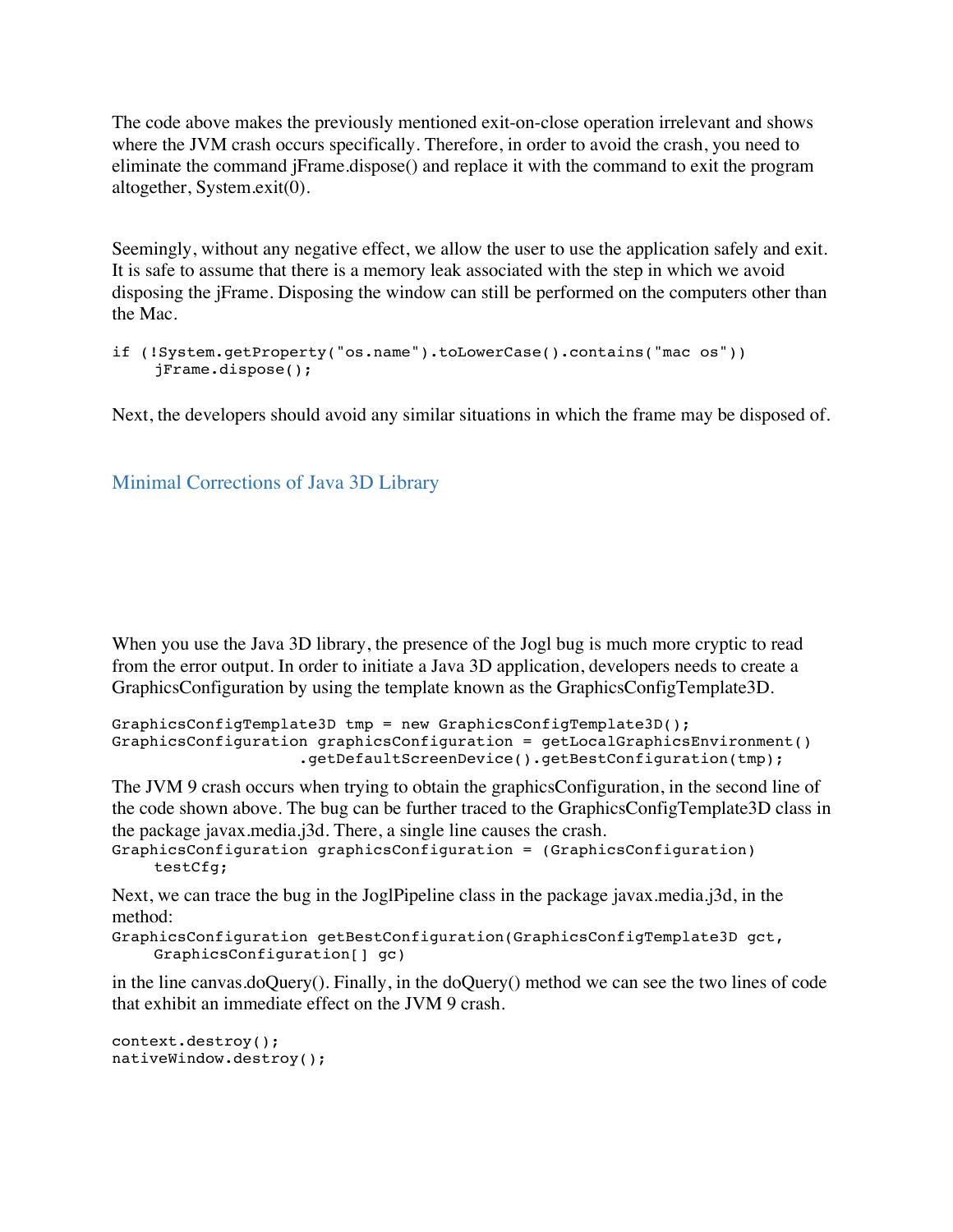Removing these lines of code annuls the crash. In addition, the JoglPipeline class contains another potential source of crash, the line glContext.destroy(), which we can remove as well.

You can download the Java 3D library with these minimal changes included, from the http://www.docjava.com web site. You can search for the comment lines that contain the warning: "Potential JVM 9 CRASH occurs here on MacOS" to guide yourself to the locations of interest.

The package jogamp.opengl in the Jogl library contains the class GLContextImpl that implements the method destroy(). The Java 3D library calls this method when the crash occurs, so if you omit the method, you avoid the crash.

However, the details remain fuzzy. The method can run in its entirety without causing any crash in a test program that does not use the Java 3D library. At startup, the method runs once on the main thread. When the window is closing and specifically the method dispose() is invoked, the JVM crashes. Prior to the crash, the method destroy() prints a message claiming that it ran again on the AWT-EventQueue-0 thread. Further testing will be required.

#### Notes on Building Jogl and Java 3D

The instructions for building Jogl can be found at the following address.

http://jogamp.org/gluegen/doc/HowToBuild.html. Compiling the project on Windows may prove to be flakey. Use the MinGW-W64 compiler version 4.9.x as the starting point. The Gluegen project may require you to run the ant process twice to get through the dll test error. The Jogl project may require you to have a newer compiler such as the gcc x86\_64-win32-sjl-rev1 7.2.0 due to the missing include files. A Cygwin's version of the same compiler just might be of use, if you edit the file gluegen\src\native\windows\WindowsDynamicLinkerImpl\_JNI.c and replace

```
typedef int intptr_t;
with 
typedef __intptr_t intptr_t;
```
Other platforms should give you less trouble compiling the project by using the latest gcc compiler and JDK 8. However, you must repeat the build procedure on different platforms to build all the library jars.

The Java 3D is easier to build. First, clone the repositories.

```
git clone git://github.com/hharrison/vecmath
git clone git://github.com/hharrison/java3d-core j3d-core
git clone git://github.com/hharrison/java3d-utils j3d-utils
mkdir jogl-v2.3.2
wget http://jogamp.org/deployment/v2.3.2/jar/gluegen-rt.jar 
wget http://jogamp.org/deployment/v2.3.2/jar/jogl-all.jar
mv gluegen-rt.jar jogl-v2.3.2
mv jogl-all.jar jogl-v2.3.2
```